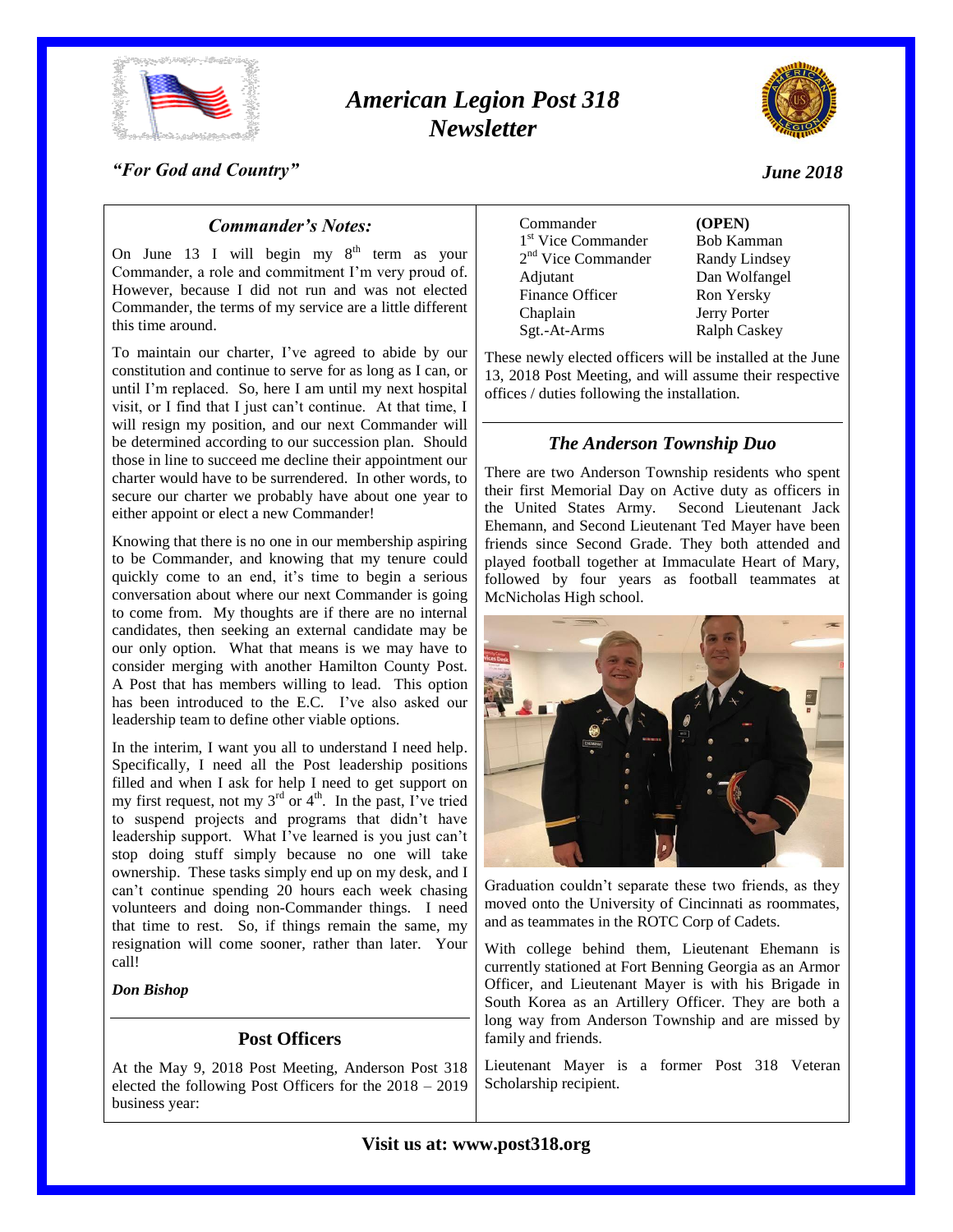| <b>Charitable Giving</b>                                                                                                                                                                                                          | <b>Past Commanders Pin – 4<sup>th</sup> District</b> – To recognize                                                                                                                                                |                    |                                     |
|-----------------------------------------------------------------------------------------------------------------------------------------------------------------------------------------------------------------------------------|--------------------------------------------------------------------------------------------------------------------------------------------------------------------------------------------------------------------|--------------------|-------------------------------------|
| Over the course of each year American Legion Post 318<br>Charities, Inc. (Charities, Inc.) contributes thousands of<br>dollars to programs and causes important to our                                                            | the contributions made by the outgoing 4 <sup>th</sup> District<br>Commander, he/she is presented a Commanders Pin.<br>Charities, Inc. makes a contribution on behalf of Post<br>318.                              |                    |                                     |
| membership. To cover this philanthropy, on average,<br>Charities, Inc. has to raise approximately \$2,200 each<br>month.                                                                                                          | <b>Operation Home Front</b> – This program provides<br>financial support to Veterans and their families for                                                                                                        |                    |                                     |
| You can help with this effort by; 1) volunteering to work<br><i>Charities, Inc.</i> fund raising projects, 2) making tax                                                                                                          | minor expenses.<br>cause.                                                                                                                                                                                          |                    | Charities, Inc. contributes to this |
| deductible donations to <i>Charities</i> , <i>Inc.</i> and 3) by<br>registering with both Kroger and Amazon to participate<br>in their corporate charitable giving programs.<br>An<br>overview of these programs is listed below: | <b>New Member Dues</b> $-$ In support of new member<br>recruiting, the Post pays the 1st years dues for all new<br>American Legion members. Charities, Inc. reimburses<br>the Post for these costs.                |                    |                                     |
| Kroger Community Rewards - If you are a Kroger                                                                                                                                                                                    | <b>Joseph House Golf Outing</b> - Joseph House is a facility                                                                                                                                                       |                    |                                     |
| customer and are not currently supporting a charitable<br>organization through Kroger Community Rewards, we<br>would encourage you to do your part!<br>Go to                                                                      | for homeless Veterans. Charities, Inc. supports this<br>cause in many ways, including a hole sponsorship for<br>their annual golf outing (fund raiser).                                                            |                    |                                     |
| and register for the<br>www.kroger.com,<br>Kroger<br>Community Rewards program and select American<br>Legion Post 318 Charities, Inc. as your cause.                                                                              | Forest-Airs Women's Chorus - Charities, Inc.<br>purchased an advertisement, on behalf of Post 318, in a<br>recent performance program.                                                                             |                    |                                     |
| <b>Amazon Smiles - American Legion Post 318 Charities</b><br>Inc. is now registered with Amazon Smiles. So, if you<br>shop at Amazon and select American Legion Post 318                                                          | The following is a summary of recent Charities, Inc.<br>Inc. income and expenses.                                                                                                                                  |                    |                                     |
| Charities, Inc. as your charity, Amazon donates 0.5% of                                                                                                                                                                           |                                                                                                                                                                                                                    | Income             | Expenses                            |
| To maximize our revenue<br>all eligible purchases.                                                                                                                                                                                | <b>Bingo</b>                                                                                                                                                                                                       | \$965              |                                     |
| opportunities please share this information with family                                                                                                                                                                           | <b>Vegas Night</b>                                                                                                                                                                                                 | $\overline{$}$ 637 | \$<br>50                            |
| and friends.                                                                                                                                                                                                                      | <b>Special Olympics</b>                                                                                                                                                                                            |                    | \$<br>155                           |
| The following provides a summary of the programs                                                                                                                                                                                  | <b>VAVS</b>                                                                                                                                                                                                        |                    | \$<br>60                            |
| recently funded by Charities, Inc.:                                                                                                                                                                                               | <b>Memorial Day Foundation</b>                                                                                                                                                                                     |                    | \$<br>25<br>\$<br>$\overline{75}$   |
| <b>Special Olympics</b> – <i>Charities</i> , <i>Inc.</i> , contributes \$ 1 per                                                                                                                                                   | <b>Anderson HS Band</b>                                                                                                                                                                                            |                    | \$<br>125                           |
| member to the Department of Ohio Special Olympics                                                                                                                                                                                 | <b>Greater And. Betterment</b><br>HCC C&P                                                                                                                                                                          |                    | \$<br>100                           |
| fund.                                                                                                                                                                                                                             | 4 <sup>th</sup> Dist. Past Comm. Pin                                                                                                                                                                               |                    | \$<br>25                            |
|                                                                                                                                                                                                                                   | <b>Operation Home Front</b>                                                                                                                                                                                        |                    | \$<br>25                            |
| $XANS$ – On a quarterly basis the Post sends a delegation                                                                                                                                                                         | <b>New Member Dues</b>                                                                                                                                                                                             |                    | 40                                  |
| to the Veterans Hospital to entertain the patients and<br>provide a snack. Charities, Inc. funds this outing.                                                                                                                     | <b>Joseph House</b>                                                                                                                                                                                                |                    | \$<br>100                           |
|                                                                                                                                                                                                                                   | <b>Forest-Airs</b>                                                                                                                                                                                                 |                    | \$<br>60                            |
| <b>Memorial Day Foundation</b> – This organization                                                                                                                                                                                | <b>Monthly Rent</b>                                                                                                                                                                                                |                    | \$<br>300                           |
| provides wreaths for the graves of American Service<br>members buried in foreign countries. Charities, Inc.                                                                                                                       | <b>Total</b>                                                                                                                                                                                                       | \$1,602            | \$1,149                             |
| makes a contribution to this cause.<br>Anderson High School Band Boosters - Charities,                                                                                                                                            | PokerMania<br>In support of Charities, Inc. fundraising, PokerMania II<br>is being planned for October $13th$ . This is a charitable<br>gaming event that will offer; Blackjack, 7 Card Stud and<br>Texas Hold'Em. |                    |                                     |
| Inc. provides financial support to the Anderson High<br>School band.                                                                                                                                                              |                                                                                                                                                                                                                    |                    |                                     |
| <b>Greater Anderson Betterment Committee - Charities,</b><br>Inc. provides funds to pay the annual entry fee for the                                                                                                              |                                                                                                                                                                                                                    |                    |                                     |
| Post to participate in the Anderson Township July 4 <sup>th</sup><br>Parade.                                                                                                                                                      | To actually hold this event, we need to recruit, or train,<br>about 11 dealers. If you have ever played either 7 Card                                                                                              |                    |                                     |
| HCC C&P Dinner - The Hamilton County Council                                                                                                                                                                                      | or Blackjack, you are a candidate for dealing. Please                                                                                                                                                              |                    |                                     |
| hosts a dinner each year to recognize the American                                                                                                                                                                                | join us in the Club Room, Wednesday June 20 <sup>th</sup> ,                                                                                                                                                        |                    |                                     |
| Legion County Commander and Auxiliary President.                                                                                                                                                                                  | beginning at 7:00 PM and see how easy it can be. Worst                                                                                                                                                             |                    |                                     |
| Charities, Inc. contributes to this event.                                                                                                                                                                                        | case scenario is you may be entertained for the evening!                                                                                                                                                           |                    |                                     |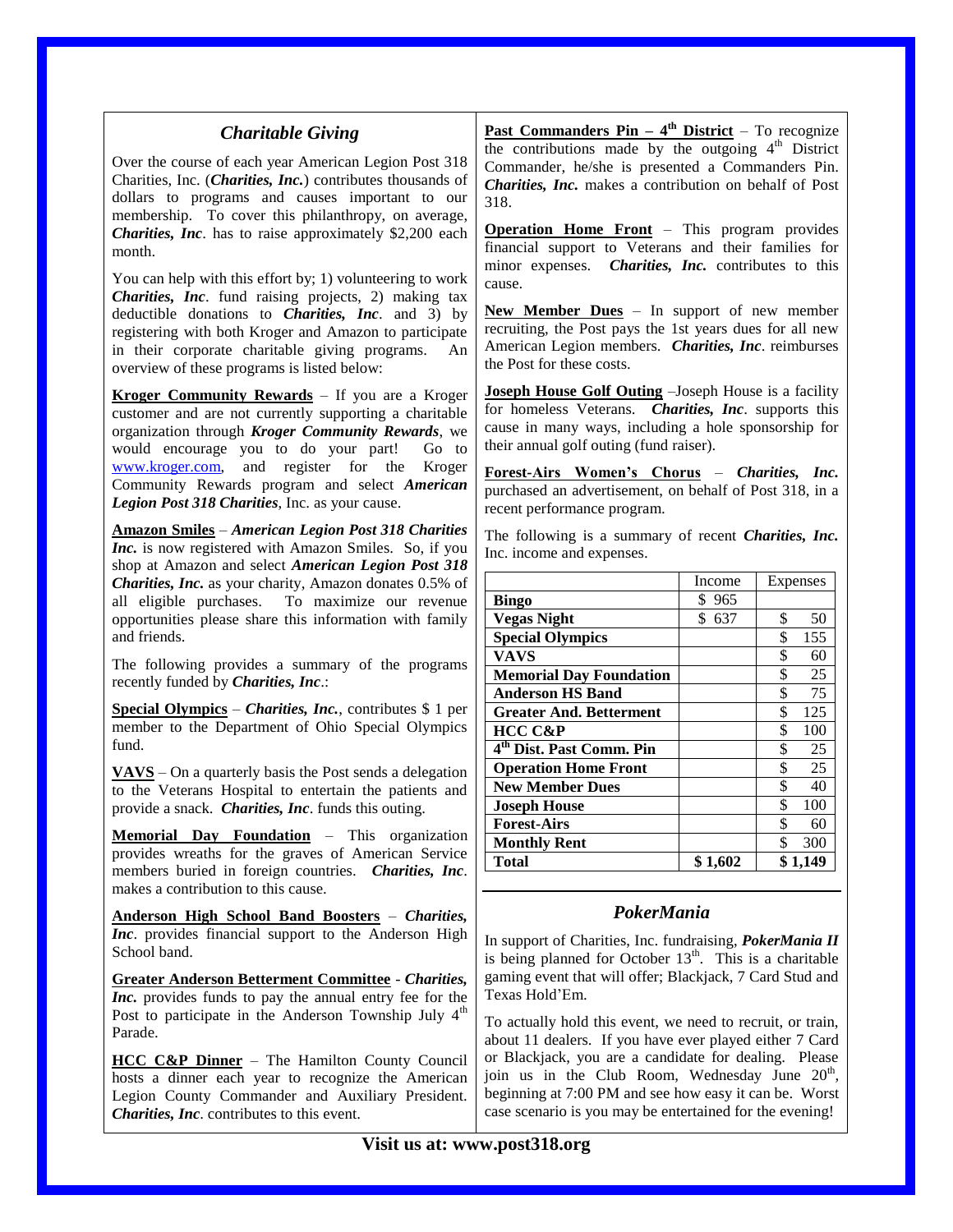#### *Help Wanted*

This *"Help Wanted"* column was intended to become a regular feature in our monthly newsletter. We hoped that by communicating the kind of support needed we could spark some interest and get some volunteers. Wrong again! So far, we've only heard from 1 member and he volunteered to fill two (2) positions. Therefore, there are still many opportunities available. If you're interested, please contact Commander Bishop.

- **Bingo Manager** (member)
- **Fundraising Chairman** (member)
- **Community Support Chairman** (member)
- **Graphics Arts Support** (member/non-member)
- **Bingo Volunteers** (member/non-member)
- **Dance Volunteers** (member/non-member)
- **Post Personal Shopper** (member/non-member)

# *Fund Raising Update:*

The Post has to raise about \$6,000 each month to continue operations. You can support our fund raising efforts by either attending, or working, our various events. For May, we did not meet the \$ 6000 threshold. With summer coming on, this will become the rule, not the exception. The following is a summary of our May revenue contributions.

| Event          | <b>Contribution</b> |
|----------------|---------------------|
| <b>Bingo</b>   | \$3,227             |
| <b>Dances</b>  | \$1,092             |
| <b>Euchre</b>  | 250                 |
| <b>Rentals</b> | \$1,200             |
| <b>Total</b>   | \$5.769             |

**Bingo** –We conduct bingo every Sunday. Doors open at 4:30p games begin at 6:00p. If you're willing to help out, contact Bingo Manager, Ed Sears at 474-0246.

**Post Dances** – We attempt to schedule 2 dances each month. They are open to the public. Doors open at 7p. The bands perform from 8p to 11p. Volunteers are always needed for these events, if you're willing to help out, please contact Don Bishop at 474-4194.

**Euchre** – Euchre is scheduled every Thursday night and is open to the public. Buy-in is \$5. Doors open at 6:45p, games begin at 7p. Contact Euchre Manager, Joe Baker (289-9044), with any questions.

**Open Mic** – Open Mic provides local artists an opportunity to perform in front of an audience. There are no admission fees and children are welcome. The Post provides beverage and concession services for the event. If you have questions, please contact Don Bishop at 474-4194.

# *June Dance Schedule*

June wraps up our spring dance schedule, and we'll end this season on a high note.

June 2<sup>nd</sup> is *Prom Night* at the Patriot Center. We'll start things off by taking *"Prom Pictures"* from 7:00 to 8:30 PM. These pictures will then be posted on our web site for download. Throughout the evening you'll enjoy and dance to the music of the *Cincy Rockers*, one of Cincinnati's premier bands. After intermission, there will be a *"Red Carpet"* walk which will end with the audience selecting a *"King and Queen"*. The couple selected will each receive \$25 in cash.



On June 16<sup>th</sup>, *The Remains* return to the Patriot Center to host "Loyalty Night". So, besides having a great band playing the songs you want to hear, everyone turning in their "Loyalty Cards" will receive one raffle ticket for every punch on their card. Four tickets will then be drawn and each winner will get a \$25 cash prize.



Tickets to all of our dance events can be purchased by going to our web site [www.post318.org](http://www.post318.org/) and clicking on the special events tab. Tickets purchased in advance are \$10. Advance ticket sales end at 12:00 PM on the day of the event. Tickets purchased at the door are \$12.50.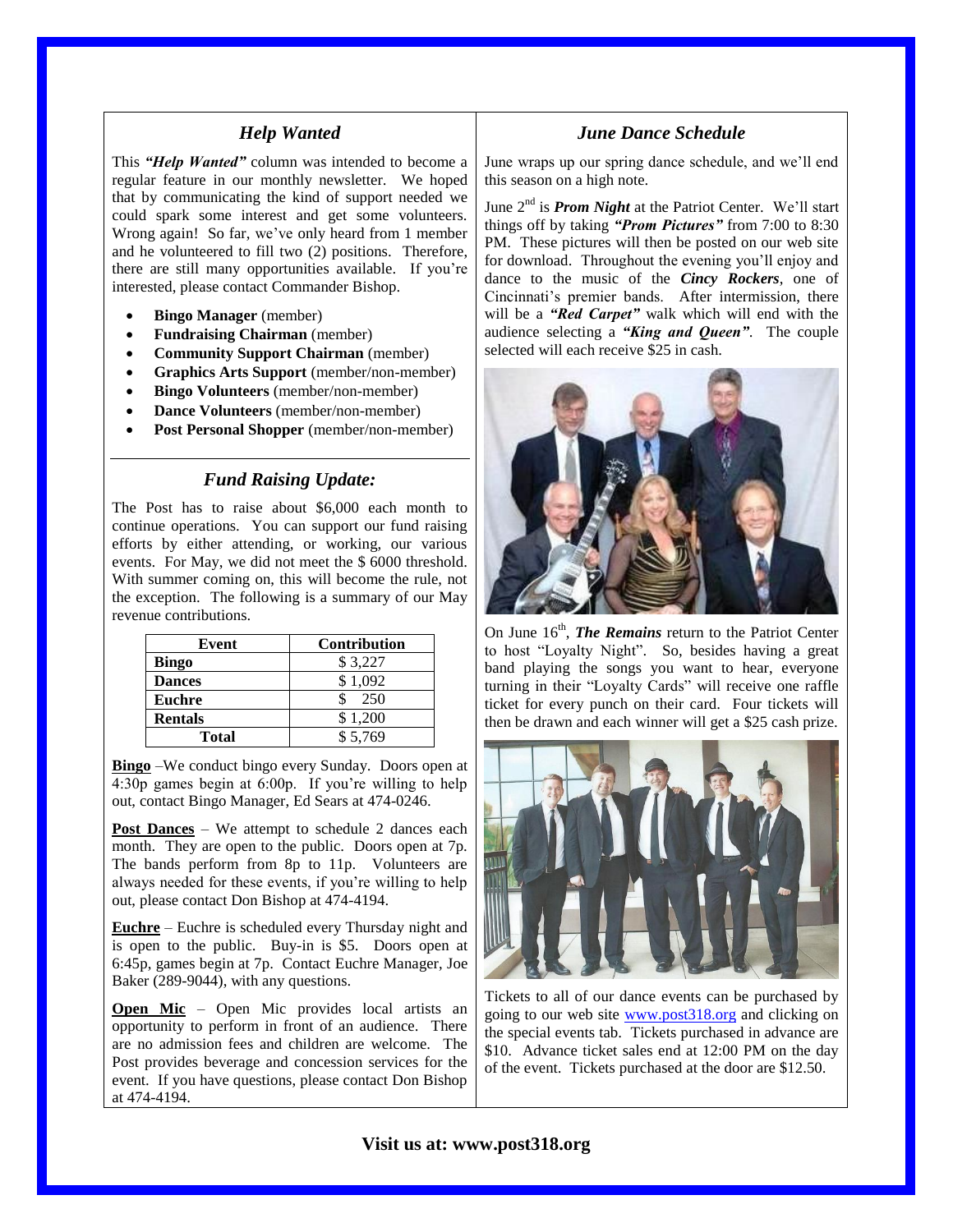# *Nagel Citizenship Awards Presented*

Once again Post 318 in collaboration with Nagel Middle school handed out "Citizenship Awards" to twenty (20) students.

The Citizenship Award is given to students for caring and responsible behavior at school and in the community. The recipients must demonstrate excellence in character, patriotism, responsibility and service. As an individual, each student has to show a high degree of interest and enthusiasm for our national history, and a genuine respect for the Constitution of the United States. These students also worked towards the common good, both at school and in the community, by their words and daily example. The Citizenship Award is presented to those who best exemplify what it means to be an American Citizen. For 2018 these awards were presented to:

- Ryan Armstrong Gehrig Baldauf
- Zach Brophy Biggie Campbell
- 
- William Clayton Joey Cron
- Brayden Dostal Kate Frey
- Olivia Geiger Ashley Grassman
- Macy Hornsby Corey Hurlburt
- Rhett Johnson Katherine Jones
- Wyatt Klug Nick Massaro
- -
- Eva Yuellig
- 
- 
- -
	-
	-
	-
- Ben McGrew Emmy Pippenger
- Mae Reed Cora Seybold

# *Chaplin's Report*

Thank God, Spring is finally here. At times it does feel like we are in the tropics and it is monsoon season with all the rain. When it dries up we will probably complain it is too dry.

One thing May did have for the Legion was two good dances and three weeks of bingo. Bingo keeps our lights on followed by the dances. A lot of hard work goes into both these fund raisers and we have Ed Sears and Don Bishop for taking the lead, plus the helpers that come out. Too bad the leads still have to plead for help. In a perfect world that would not be the case, but we are getting a couple of new workers. Hopefully and prayerfully we will get additional help.

Memorial Day activities will end the May season. The big breakfast at the Post should be a great on Memorial Day. We will have our tenant who rents the kitchen doing all the cooking starting at 6:30. We will then travel to nine cemeteries and end up at the Anderson Center Bell ceremony.

Of course, we also have the poppy Days at Kroger, Belterra, and all the Forest Hills schools. People in the

community look forward to these poppy "give always" and we earn a lot of money for all of our Veteran programs. Two hours of your time is all that is needed. Our funds are low in the 501c3 so hopefully this program is successful.

We have not had any real health emergencies that have come to my attention. We are thankful for that. Please let me know if I can be of any assistance in an emergency or other health problem. We hope to see our good friend Don McLaughlin up and about after his long recovery from a leg and hip injury. Leo Turner seems to be getting over his procedure and I know he is ready to get back to bar tending and working the "Joes" table at bingo. He is in his nineties and still volunteers.

Have a good Summer and when the opportunities arise, please step up and help.

*Jerry Porter Chaplain*

# *Membership Update*

Well folks, we are almost finished with the 2018 membership drive and thanks to many individuals, we made quota (156) again this year. Thanks to everyone for renewing their membership in a timely manner and for helping to bring in many new members.

Also, I would like to again welcome all of our new and transferred members to Post 318. We look forward to seeing you at our general meetings that are held on the 2nd Wednesday of every month. Please try to attend, as our Post is only as good as its member's participation. We have numerous activities and events throughout the year that help raise funds to support our local veterans, veteran organizations and local community programs. I hope that each of us takes some time out of our busy schedules to provide some support for these diverse activities. Welcome to another busy year for Post 318

#### **2018 Membership Scoreboard**

| 2017-2018 Quota            | 155    |
|----------------------------|--------|
| Paid as of 5/30/18         | 156    |
| % Quota                    | 101.30 |
| Goal                       | 165    |
| <b>Still Needed (Goal)</b> | o      |

*Robert Kamman 1 st Vice Commander*

# *Quota Post*

Thanks for your support in making us a "Quota Post"! By obtaining this milestone, we now have made quote for 11 straight years. An accomplishment we should all be proud of. Let's make 2019 quota year  $\#$  12.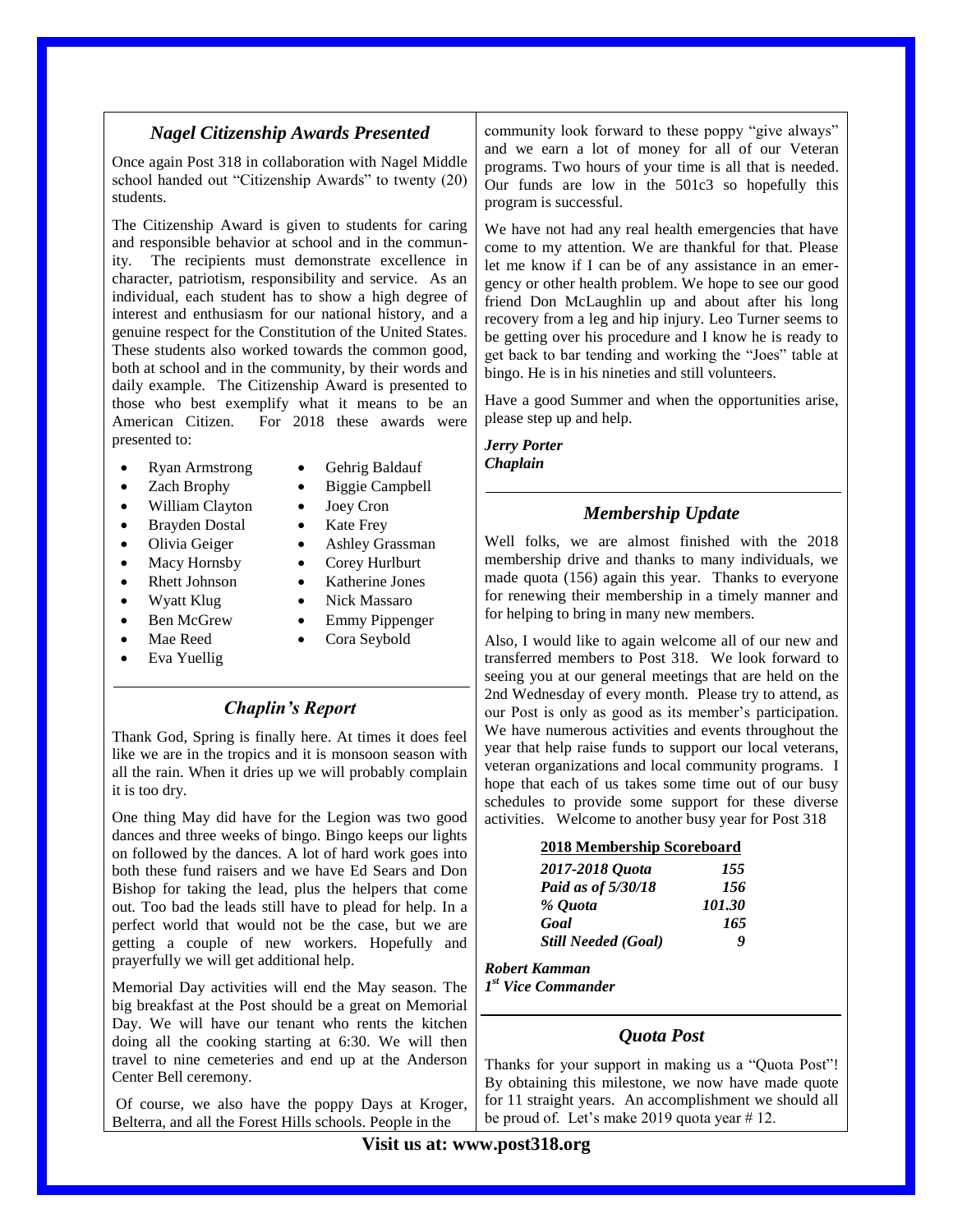#### *Hillcrest Project Underway*

The "Headstone Alignment" project at Hillcrest Cemetery is underway. A group of seven volunteers representing General Electric, Duke Energy, First Financial, Anderson Township, and Post 318 joined together to begin the task of aligning 450 Veteran Headstones.

Our first goal was to identify the processes and work effort necessary to actually complete the project. So, work began by selecting a row of five (5) headstones. Then using a process developed by a group in Louisiana, a chalk line was set up, and the headstones were re-set, leveled and aligned.

By the end of the day, what we learned was; 1) this project is both labor intensive and time consuming. It takes about 20 minutes per headstone, 2) the initial process had to be modified to accommodate the Hillcrest terrain, 3) our initial list of tools, equipment and supplies, to perform the work needed a little tweak, 4) at least two (2) headstones in the same row can be aligned concurrently, and 5) the ideal team make up would consist of eight  $(8)$  volunteers;  $(2)$  - 3 man teams to actually align the headstones and (1) - 2 man team to provide support by moving sand and gravel from the staging area to the grave sites.

The pictures that follow provide a before and after comparison. It's clear that the finished product is a significant improvement over what currently exists. If you have any doubt, take a ride over to Hillcrest. You'll easily find the row that was restored.





With the number of headstones targeted for alignment, it is estimated that this project will take 2 to 3 years to complete. The plan to complete this project, within the stated time frame, is to form multiple teams so that work can continue on a regular basis.

Obviously, with 450 headstones to align, this is a significant community service project. Yet, its mission, "restoring the dignity of the deceased Veterans interred at Hillcrest", justifies the work and effort it's going to take.

You can follow the progress of this project on Facebook. Simply search *"Friends of Hillcrest Cemetery"* Should you wish to become part of this effort, please contact Commander Bishop.

# *At Your Service NOW Catering*

Happy Summer everyone. I am Tammy McCauley and I own At Your Service NOW Catering. I operate out of the Post 318 kitchen. I am a full service caterer that brings the party to you. I am honored to be the preferred caterer of many local businesses which include 7 Hills School, Springer School, Anderson Center, the Hamilton County Sheriff's, and of course Post 318.

I am very reasonably priced and offer items that meet all your needs. If I can be At Your Service NOW, please contact me directly. I can be reached at 513-628-8940 or at [aysntammy@gmail.com.](mailto:aysntammy@gmail.com)

**Visit us at: www.post318.org**